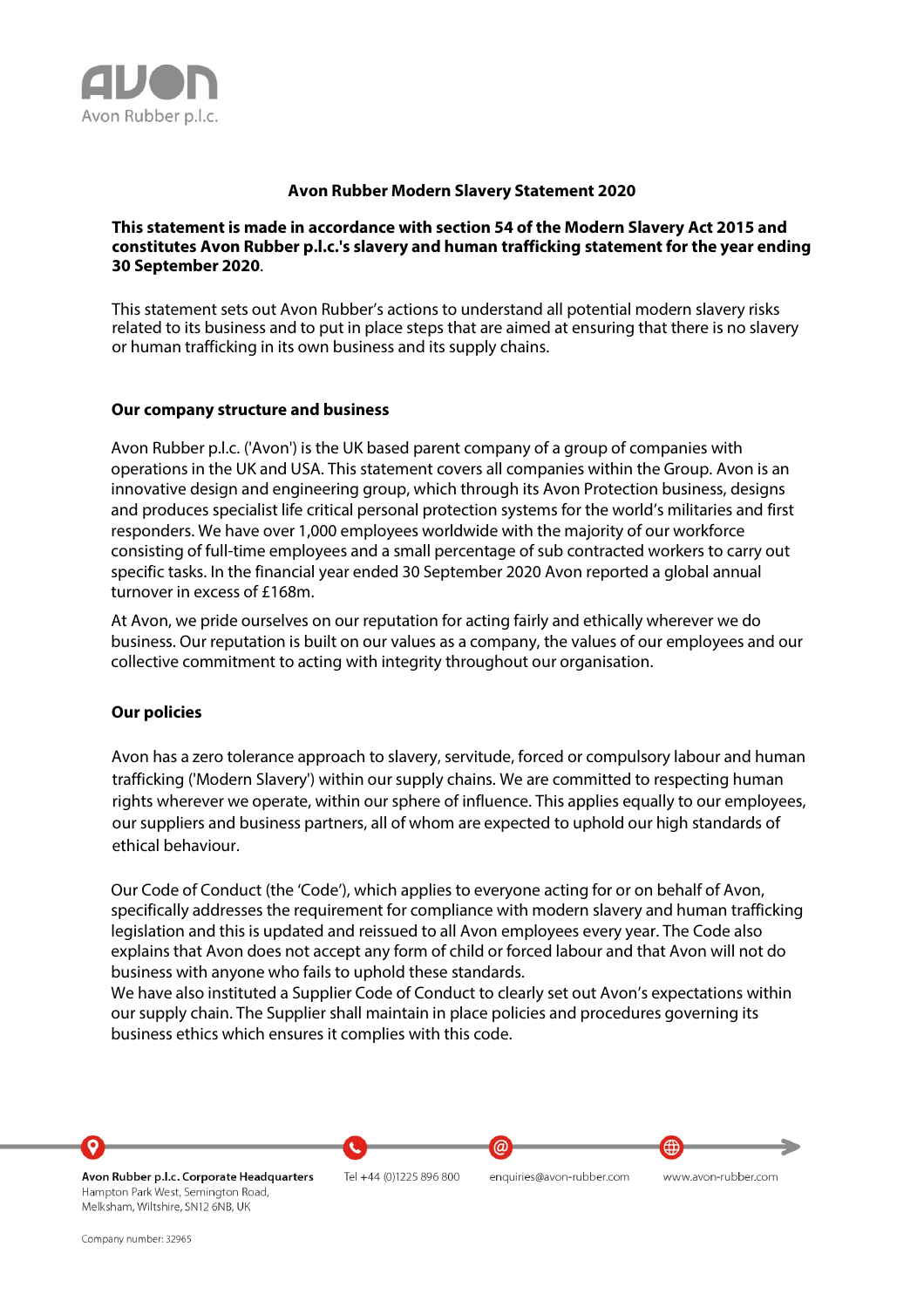

# **Suppliers**

Each of the Group's businesses continue to be responsible for undertaking appropriate due diligence on respective suppliers. Suppliers will not and will ensure that its employees, subcontractors, agents and representatives will not, engage in any activity, practice or conduct which would constitute an offence under any Modern Slavery legislation.

All new suppliers are required to complete a Modern Slavery self-assessment questionnaire and sign a statement of compliance. A review is carried out of the self-assessment questionnaire responses and if the supplier is deemed to be at high risk of Modern Slavery from the results, an additional review process would be undertaken, including notifying the supplier that they implement the necessary changes to achieve compliance with our Human Rights Principles. We also reserve the right to audit the supplier should a high risk of Modern Slavery be found and to terminate our relationship with them if deemed appropriate.

We continue to keep detailed records of each supplier that we use. We also recognise the importance of building long-term relationships with our suppliers and making clear our expectations in relation to Modern Slavery.

## **Training and Effectiveness**

Our Code of Conduct sets out clear expectations on ethical conduct and we offer support to employees to help them understand the right thing to do. Our Code is mandated for all employees and directors of Avon, our suppliers and controlled joint ventures wherever they are based.

To raise awareness of the issues of Modern Slavery throughout the business, we circulate internal communications to all employees explaining what Modern Slavery is, the potential warning signs and who can be contacted with any concerns.

### **Employees**

Our Code makes clear to employees the actions and behaviour expected of them when representing our organisation. We strive to maintain the highest standards of employee conduct and ethical behaviour when operating abroad and managing our supply chain. Our recruitment processes are in line with the applicable employment laws of the countries in which we operate. Subject to the local laws in each jurisdiction, individuals are verified for identity, employment and academic history, nationality and right to work status and criminal record checks.

Where we work with third party recruitment service providers, we only use reputable recruitment agencies and we conduct due diligence to ensure that the individual is not subject to Modern Slavery.



Company number: 32965

Melksham, Wiltshire, SN12 6NB, UK